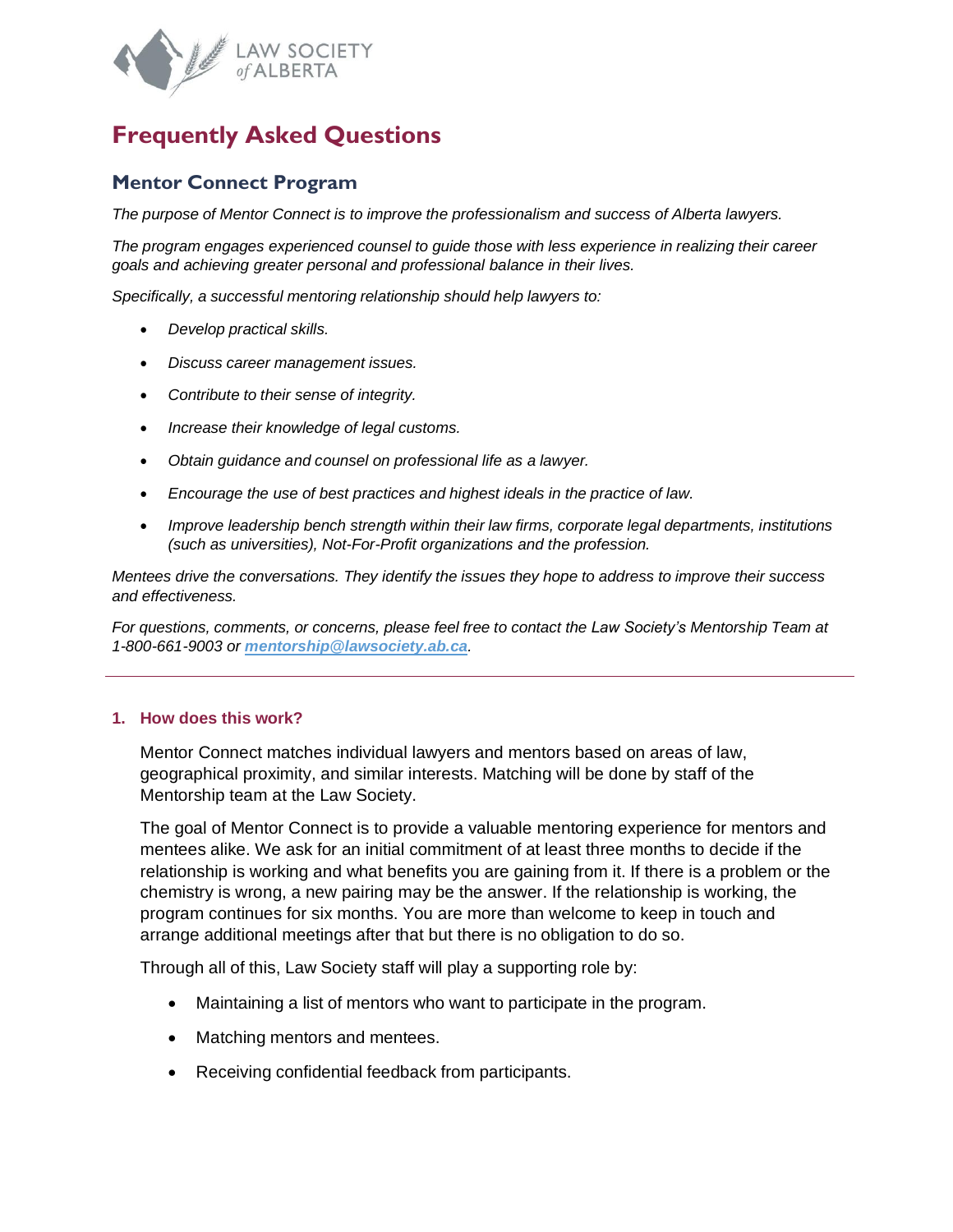

- Responding to any concerns or requests for accommodation that may arise during the program. All participants are encouraged to indicate any special needs or requirements on their registration form.
- Administering evaluation forms to mentors and mentees.
- Coordinating training of mentors.

## **2. What does it cost?**

Participation in Mentor Connect is free.

## **3. How is this different from other mentoring programs that the Law Society offers?**

The Law Society of Alberta has four distinct mentorship programs for its members. You can choose to participate in whichever one appeals to you the most or sign up for all of them if you want. Since each program offers unique benefits to mentors and mentees alike, you can register for as many as your time permits.

In addition to Mentor Connect, we offer:

- **[Mentor Express,](https://www.lawsociety.ab.ca/resource-centre/programs/mentor-express/)** which facilitates one-time one-hour meetings between experienced lawyers as mentors and less-experienced lawyers or articling students as mentees. Each mentor meets with a cross section of mentees over the course of a year. Each mentee meets with multiple mentors.
- **[AdvisorLink,](https://www.lawsociety.ab.ca/resource-centre/programs/advisor-network/)** which connects lawyers or articling students with more experienced lawyers to answer one-off substantive law inquiries. Requests are made to the Law Society by phone or through an online form.
- **[Indigenous Law Mentorship Program](https://www.lawsociety.ab.ca/about-us/key-initiatives/indigenous-initiatives/indigenous-law-mentorship-program/)**, which matches Indigenous Alberta lawyers with Indigenous law students. It provides an opportunity for students to meet and connect with experienced Indigenous counsel. Students meet one-on-one with their mentor for advice, guidance and connections. Mentors and mentees are paired by Law Society staff based on similar interests and backgrounds.

#### **4. I am a law student – can I participate?**

In the future Mentor Connect may be available to law students and National Committee on Accreditation (NCA) candidates, but for now it is limited to lawyers and articling students.

#### **5. How much time is involved?**

Aim for three to five hours a month at the start and go from there.

Plan for a certain number of contacts at the outset of the relationship but remain flexible. Your dealings with each other may be completely scheduled or they may be based on mutual convenience on short notice. The objective is to create a relationship that works for both of you. You should meet on a regular basis, at least once a month in the initial phase to develop a rapport and build trust.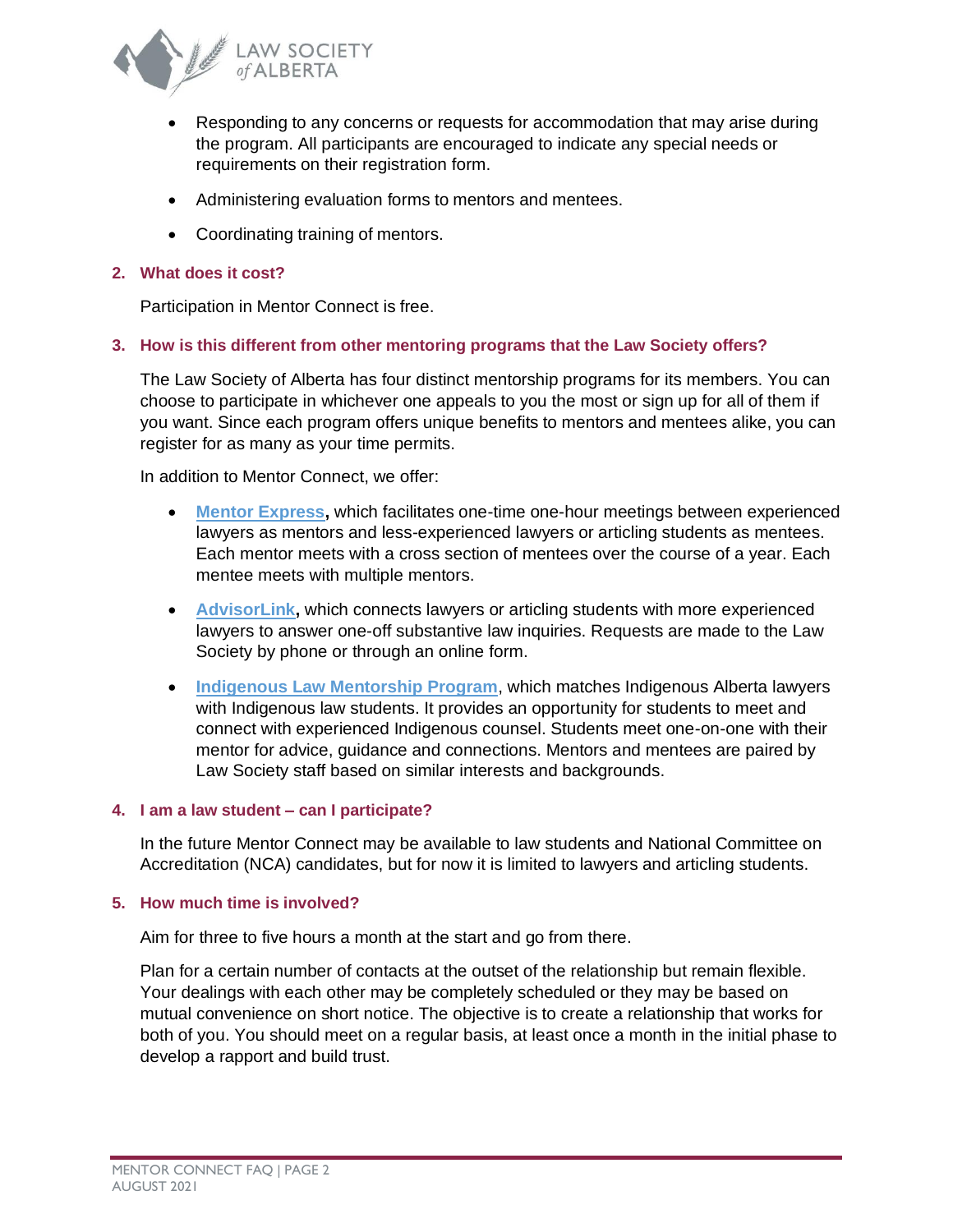

You decide when and where that happens. You may prefer to have lunch or coffee together at the start of each month, meet weekly by Zoom or Teams for 30 minutes, and have phone meetings in between. The key is to find a time and place that works for you.

## **6. Do I qualify to be a mentor?**

If you have practised for at least five years and have never been suspended, disbarred from the practice of law or resigned in the face of discipline, by any law society or bar association in any jurisdiction, and have no formal disciplinary complaints pending, you can serve as a mentor in Mentor Connect.

## **7. Can the required five years of legal experience for mentors come from a jurisdiction outside Alberta?**

Yes. A mentor's years of experience in other provinces or jurisdictions (not just Alberta) counts cumulatively toward the five-year requirement.

## **8. I qualify to be a mentor, but am I ready?**

During your practice, you have gained hard-won experience and insight into how best to deal with clients, other lawyers and judges. You have developed office systems that work and may have seen others that do not. You know the importance of organization and developing a strategy, whether it involves running a trial, settlement negotiations or closing a deal. You enjoy practising law without letting it be the only thing in your life.

Your successes and failures have taught you lessons that might benefit others if you are willing to share. You are ready.

## **9. I am a member of the Law Society of Alberta, but I live and work in another province. Can I still participate in Mentor Connect?**

Yes. There is nothing preventing you from participating in the program if you practise and live elsewhere.

## **10. I have been practising for several years. How will I benefit from being a mentee at this stage?**

Mentorship can benefit a lawyer at any stage of their career. Your early training and exposure may have been to lawyers with poor practice management skills or who did not share their experience with you when you were a junior. Maybe you have practised in a firm with well-developed support systems and have recently broken away to set up your own shop. Or you are moving into a new practice area, or simply moving to a new office setting.

Having a mentor will help you recognize the hazards and let you learn from other people's mistakes as well as your own.

## **11. Can a lawyer be a mentor to more than one mentee at a time? Likewise, can a mentee have more than one mentor?**

Yes and no. The Law Society has designed this program to encourage one-on-one interaction and to develop a relationship between the mentor and mentee. While we encourage one-on-one relationships, lawyers can serve as a mentor to more than one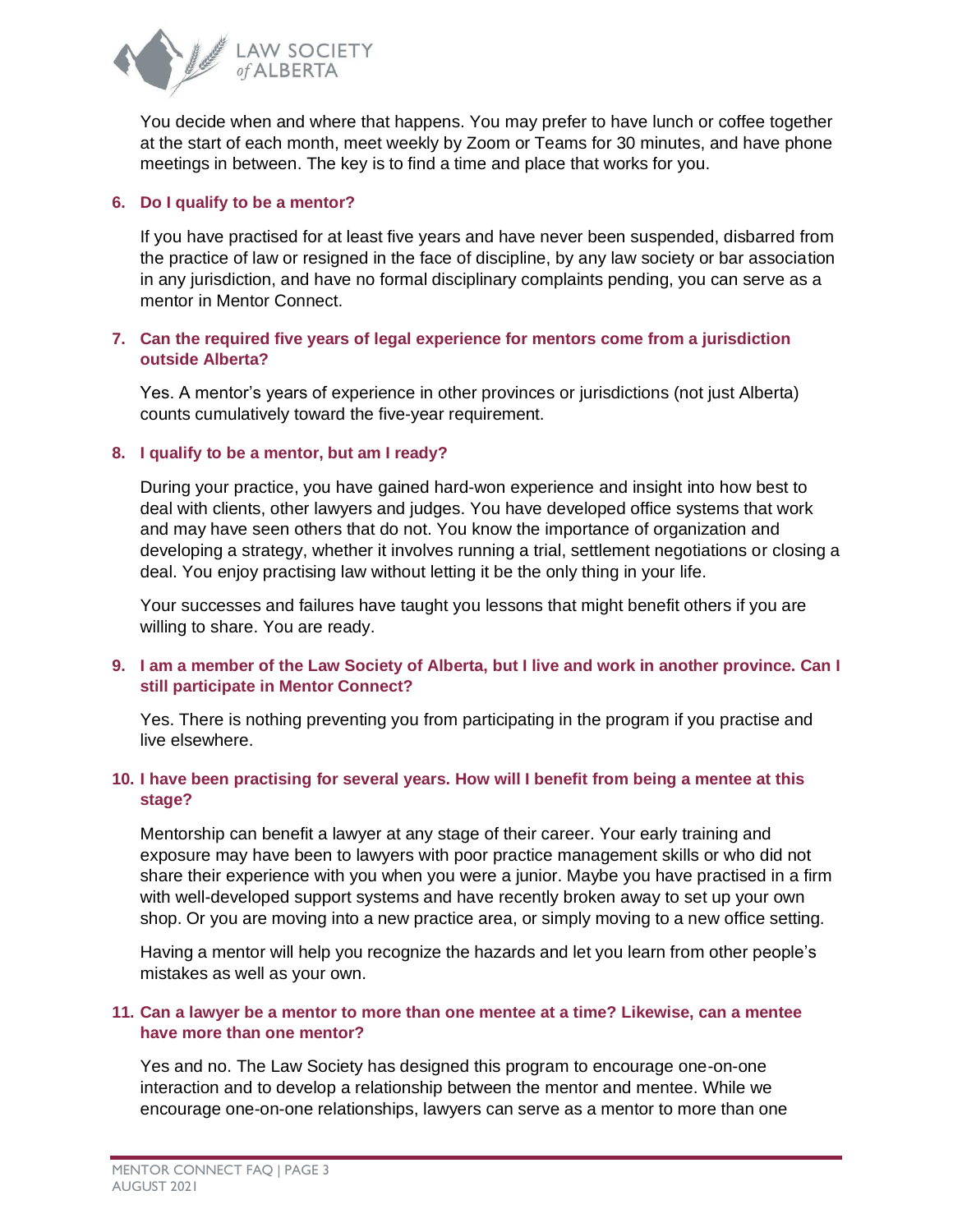

mentee, and mentees can have more than one mentor, especially in circumstances where mentoring would not otherwise occur. You can also repeat the program when your original matching expires.

## **12. I would like to talk to a mentor living in another city. Do mentoring sessions have to be inperson?**

No. While we recommend in-person mentorship sessions whenever possible, they are not always feasible, especially under the current circumstances of a global pandemic. Please let the Mentorship team at the Law Society know if you need help with video conference software or with any other part of setting up a remote meeting.

## **13. Do I have to repeat the orientation every time I start a new mentoring relationship?**

Yes. You need to repeat the orientation regardless of previous participation. This ensures you are up to date on any mentoring rule, policy or procedure changes. Most importantly, the orientation is designed to properly launch the relationship by facilitating the opportunity to meet, discuss communication preferences and set-up a few first meetings.

## **14. Does legal research play a part of the relationship?**

No. Mentors are neither required nor expected to do legal research.

## **15. Can we discuss situational matters and substantive law questions?**

No. The purpose of Mentor Connect is to help new lawyers become the lawyer they would like to be and to gain insight into career management, work-life balance and dealing with difficult clients, judges and counsel. It is not to discuss substantive law questions or develop plans for your files. For that, mentees are urged to contact the Law Society's *[AdvisorLink](https://www.lawsociety.ab.ca/resource-centre/programs/advisor-network/)* service.

#### **16. What is the mentee's professional responsibility?**

Mentees should evaluate the information they receive from their mentors using their professional judgment and provide client advice based solely on their own professional opinion, research and evaluation. This does not preclude a mentor from providing or suggesting a possible referral to the mentee, but the mentor's role is not to act as a second counsel.

#### **17. What about client confidentiality?**

The provisions of the *Code of Conduct* will always apply. Take care to avoid disclosing confidential information. Be aware of the potential for conflicts of interest. There is no solicitor-client privilege for communications between a mentor and a mentee.

#### **18. How are mentors assigned to mentees?**

Factors used to match mentors with mentees include geography, personal interests, availability and professional experience. Mentors and mentees are also asked to identify any characteristics or special interests that would be important to them in the matching process.